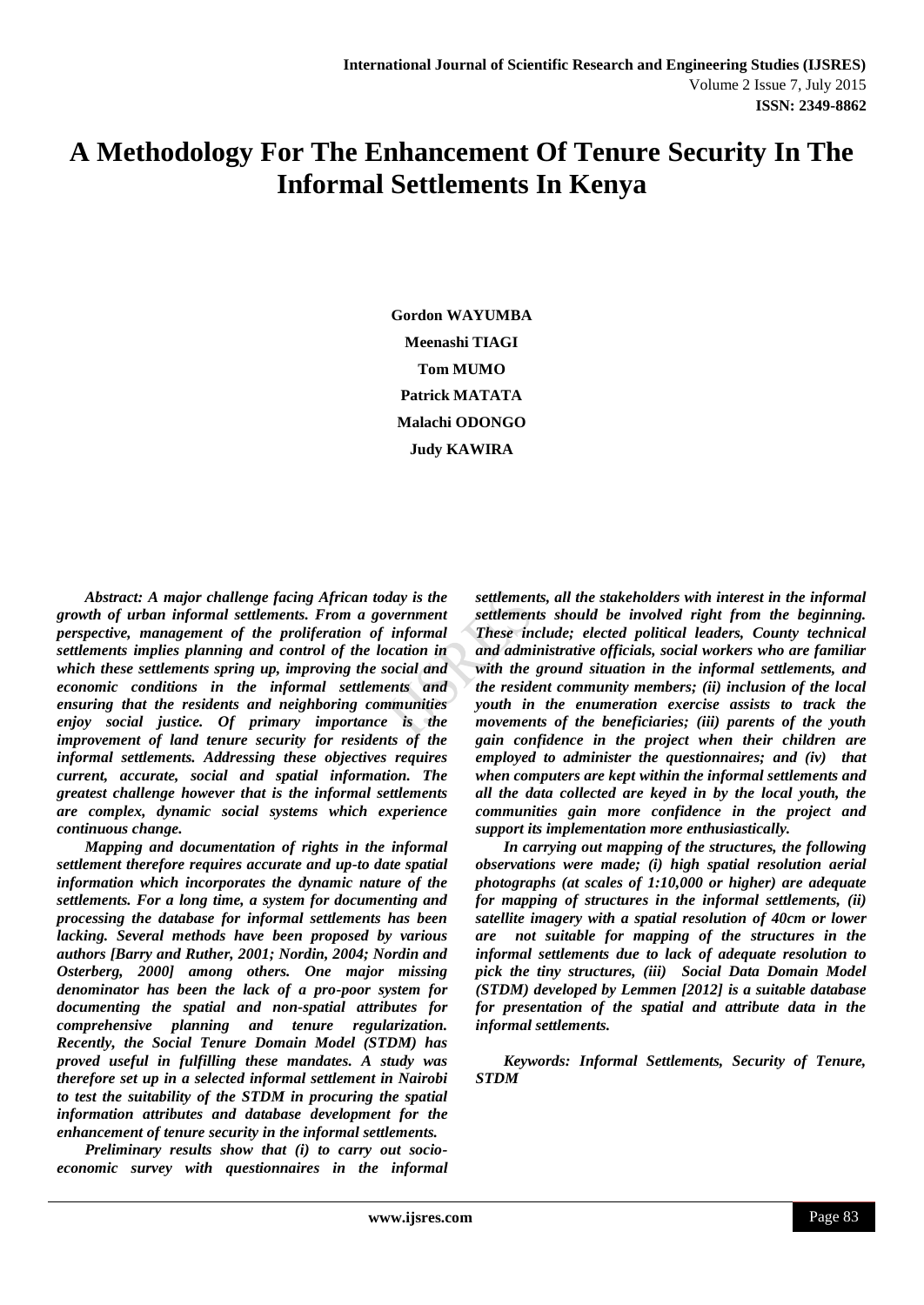## I. INTRODUCTION

The Government of Kenya has taken initiatives for the development of infrastructure as well as improvement of the environment in the informal settlements with a view to improving the quality of the life. Kenya National Housing policy (2003), Kenya Vision 2030 and Poverty Reduction strategic paper address and recognize the up gradation of informal settlements as a significant part of shelter development. Apart from this, Government of Kenya also introduced the Kenya Slum Upgrading Program (2004) and Kenya Informal Settlement Improvement Project (KISIP) in 2011 to raise the quality of life and enhance the tenure security of the inhabitants residing in these informal settlements in the urban areas of Kenya.

To achieve these objectives, the GoK secured funds from the World Bank, the Swedish International Development Cooperation Agency (SIDA), and the French Development Agency (AFD) to finance the activities of KISIP. The anticipated KISIP project has four main components; (i) strengthening Institutions and Project Management, (ii) enhancing Tenure Security, (iii) investing in settlements restructuring and infrastructure; and (iv) planning for urban Growth. While it was relatively easy to achieve objectives (i) (iii), and (iv), it was difficult to realize objective iv as the government did not have any prior experience with tenure security enhancement procedures.

A study was therefore undertaken in a representative site in the city of Nairobi to develop and test a methodology for the provision of security of tenure for the informal settlements in Kenya.

#### II. OBJECTIVES OF THE RESEARCH

The main objectives of this research are to develop a Land Information Management System for informal settlements in Kenya to support registration of structures for security of tenure.

## A. THE STUDY AREA

Mashimoni village is located in Nairobi city on the east along Juja road. The land was owned by an Asian but when he left the land was taken over by the Air Force which was used for their shooting practice sessions. When they stopped using the area people started inhibiting the area. The size of the settlement is about 5acres and there has never been any eviction threat. It has a population of 4000 people with around 2000 households and the ratio of children to adults is 1:3 according to a Nairobi inventory on slums.

Services available are: water which is piped and there are 50 water points owned by individuals throughout the settlement who sell it at Ksh 2 per 20litre jerry can; there are 8 public toilets which are charged at Ksh 2 per visit and the sewer system used is that of the Air force; drainage is poor and is made up of terraces along the pathways where water is also disposed; and electricity connection is illegal though the area has electricity. Access to the area is through Juja road as

the External road and Mau Mau as the internal road. The village does not have any health centers and the residents visit the neighboring villages to get healthcare.

Majority of the people in the settlement are casual laborers and others are in the small scale jua kali sector. In governance and administration, the settlement has elders who work hand in hand with the area chief for effective leadership in the area. There are local CBO'S in the area and Muungano wa Wanavijiji is well known in the area. Below is the location of Mashimoni village in Nairobi and its aerial appearance on the ground.



*Figure 1: The location of Mashimoni in Nairobi city, Source: google map, KISIP.* The UTM coordinates of the Study area are:

| $\mathbf{X}$ | Y          | Point           |
|--------------|------------|-----------------|
| 261984.37    | 9860463.36 | mm1             |
| 262055.36    | 9860239.00 | mm2             |
| 262216.42    | 9860278.50 | mm <sub>3</sub> |
| 262158.87    | 9860408.87 | mm4             |
| 262164.42    | 9860418.38 | mm <sub>5</sub> |
| 262138.01    | 9860453.87 | mm <sub>6</sub> |
| 262126.85    | 9860487.48 | mm7             |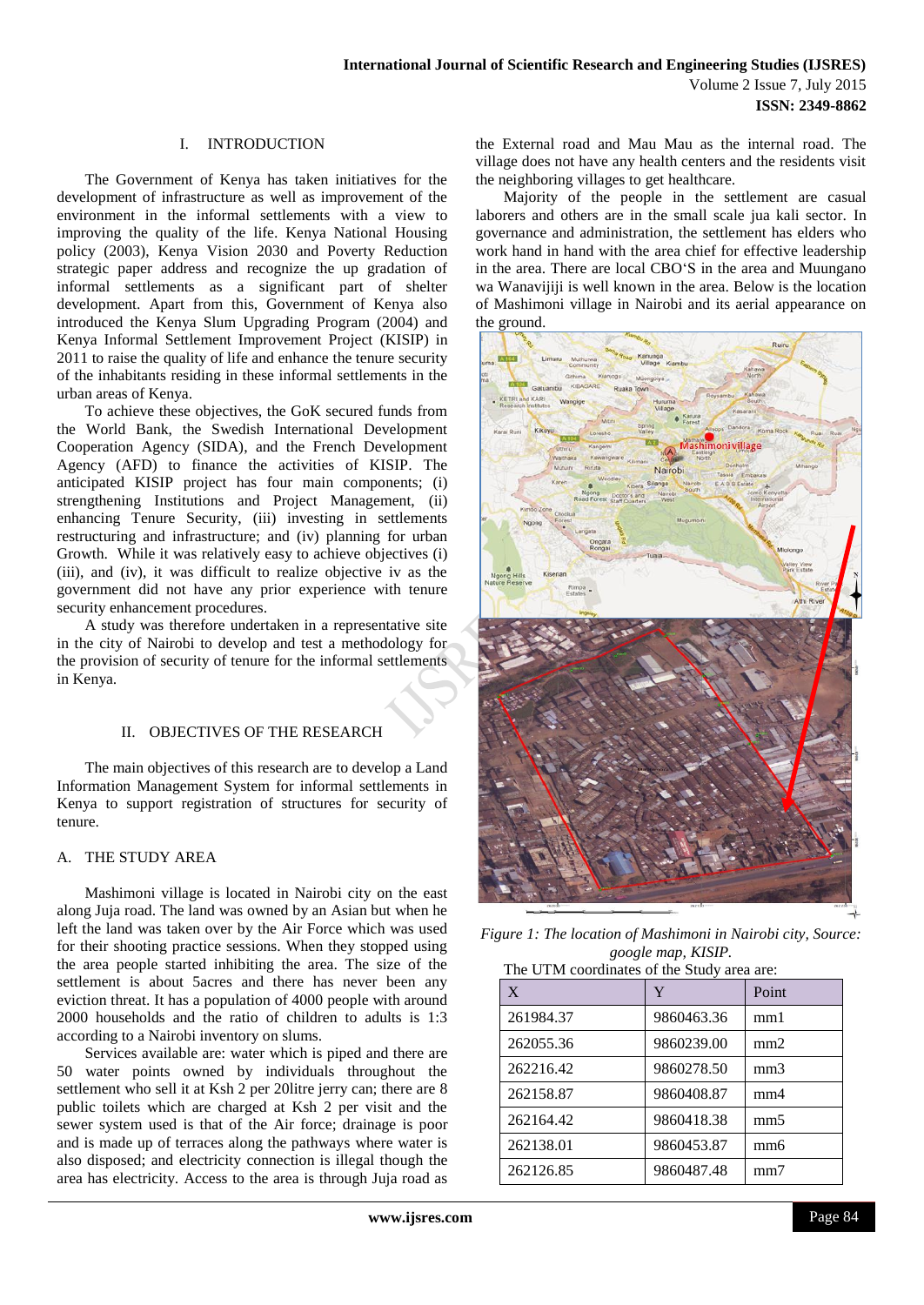| 262100.43 | 9860534.03 | mm8  |
|-----------|------------|------|
| 262065.93 | 9860510.99 | mm9  |
| 262035.22 | 9860493.93 | mm10 |

## B. MATERIALS AND METHODS

Materials used in the research included, orthorectified aerial image, handheld GPS, questionnaires and a digital camera. Initially there was a proposal to satellite image – Landsat – to digitize structures, however, it proved difficult to accurately digitize visible structures due to clarity challenges and hence leading to acquisition of an orthorectified aerial image of 10cm resolution. A handheld GPS of 40cm accuracy was used to mark the boundaries of the study area. Questionnaires used were developed using a draft enumeration form developed by GLTN to capture persons and household data. Photos of persons enumerated were captured using the digital camera.

## III. METHODOLOGY

The methodology adopted consisted of the following steps: (i) community mobilization and sensitization of the stakeholders; (ii) identification and preparation of base maps of the existing structures in the study area; (iii) socioeconomic survey of the inhabitants, mapping of the settlements attributes and integration of the spatial and nonspatial attributes in a geo-spatial database; (iv) preparation of the physical development plan for the study area; (v) cadastral survey of the structures from the approved physical plans and submission of the plans for authentication by the Director of Survey for issuance of titles.

### A. COMMUNITY MOBILIZATION AND SENSITIZATION OF STAKEHOLDERS

Several focused group discussions were held with all the stakeholders both in the office of the Nairobi County Government and at the study site. Apart from the County Government Officials and the elected political leaders, there were also the social workers who have spent a considerable time with the local communities at the study. This group was found particularly useful as they carried out field mobilization and senzitization of the community at the study site.

The consultant team took time to explain to the FGD the main objectives of the project, the expected products and benefits to the recipient communities and their role in the whole exercise. Questions and answers were dealt with on the spot. It was emphasized at these forums that the SECs were important in the implementation of the project and the upgrading exercise. It was also emphasized that this project would benefit the resident community and their support was crucial for the success or failure of the project. Some of the benefits that would accrue from the project included; issuance of title deeds of the structures to the residents, facilitation for organized planning activities of the settlement and the financial benefits that would follow the enhanced tenure system among others.

The next level of mobilization involved stakeholder identification and analysis. This task involved identification and selection of key stakeholders that would affect or be affected by this project, in attempt to ensuring a participatory survey and planning process. A deliberate choice of the key stakeholders and an inclusive representation was ensured. These stakeholders were also incorporated as part of the project during the entire planning process. Thus, the selected stakeholders included: Plots Owners or Tenants, Community representatives/groups, existing Non Governmental Organizations (NGOs), and Community Based Organizations (CBOs), Religious Organizations, youth groups, Settlement Executive Officers (SECs) and elected political leaders.

#### B. IDENTIFICATION AND PREPARATION OF BASE MAPS OF EXISTING STRUCTURES

In order to prepare the base maps of the study area, the KISIP together with the local community leaders identified the boundary of the study area and fixed the corner beacons a with hand-held GPS the UTM coordinate system ( 1960 Arc Datum). This perimeter formed the basis for definition of the study area. Due to the small size of the structures, high spatial aerial photographs were acquired and used to digitize the roof layout of the structures [Fig 1.2] on ArcGIS platform at the Technical University of Kenya. The Final year Land Administration students undertook the digitization exercise as part of their practical training.



*Figure 1.2: Digitized structures within the boundary of the settlement on a photographic background,*

The digitized maps were then printed out with the photographic background to support field identification of the structures. The students together with the youth of the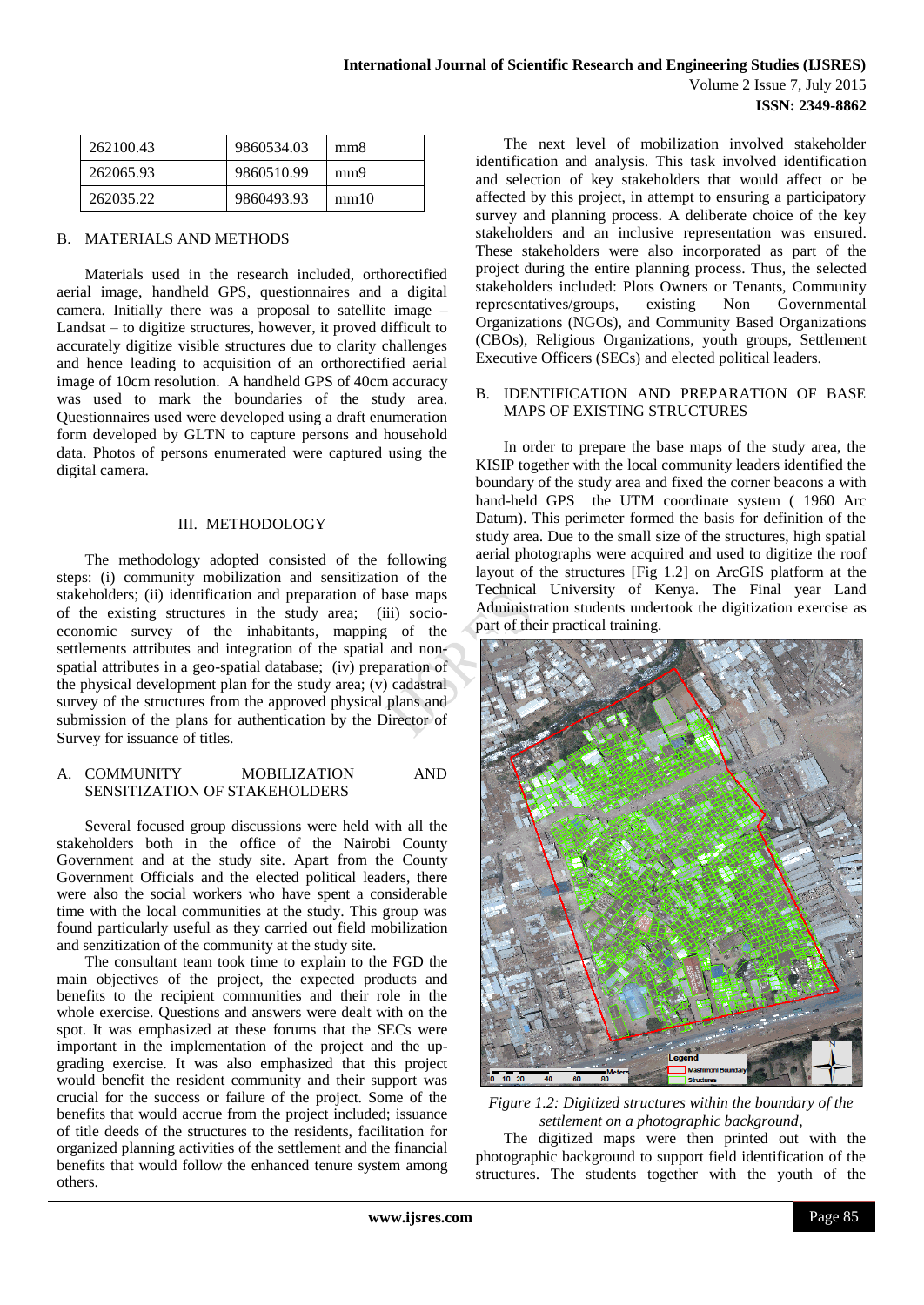Volume 2 Issue 7, July 2015 ISSN: 2349-8862

community used the digitized structure maps to identify the households and marked each with a unique structure number. The same number was marked onto the digital map as a reference for subsequent database development [Fig. 1.2]. It was noted that the digitized maps show only the outline roof of the structures while on the ground, it was found that several households may be occupy one single roof. Therefore the ground mapping exercise was found useful for ascertainment of the true location of type of the structure.

# C. SOCIO-ECONOMIC SURVEY AND MAPPING OF **STRUCTURE ATTRIBUTES**

In carrying out the socio-economic surveys, structured questionnaires were used to collect both attribute data about the household occupants and the structure. The youth from the study area were deployed for capturing the questionnaire data. This was found useful as the youth know the occupants of the housing structures and are aware of the changes taking place in the settlements. For each questionnaire, the structure number was marked at the top of each questionnaire then the enumerator captured all the attributes of the households.

The information included; name of the house hold owner, the national identification number, and the photograph of the structure owner, his /her fingure print and whether the occupant is a tenant or landlord. Apart from the structure owner details, the use and type of structure were also captured complete with the digital photograph of the structure. The details of all the household members were also captured during the questionnaire survey. All the attribute and spatial data were then input into excelled sheet from which all the data were up-loaded into STDM software.

| <b>House</b><br><b>Number</b> | How<br>Man<br>$\mathbf{v}$<br>peop<br>le.<br>Live<br>here | How<br>long<br>have<br>you<br>lived<br>here | <b>Where</b><br>did you<br>live<br><b>Before</b><br>coming<br>Here | Why<br>did you<br>decide<br>to settle<br>in<br><b>Mathar</b><br>e | <b>Tenur</b><br>e<br>status | Mo<br>nth<br>$\mathbf{I}\mathbf{v}$<br>inc<br>om<br>e | <b>Daily</b><br>expe<br>nditu<br>re | <b>Fina</b><br>ncia<br>$\mathbf{I}$<br>Savi<br>ngs | Dai<br>ly<br>tra<br>nsp<br>ort<br><b>cos</b><br>t | Any<br>disa<br>bilit<br>y |
|-------------------------------|-----------------------------------------------------------|---------------------------------------------|--------------------------------------------------------------------|-------------------------------------------------------------------|-----------------------------|-------------------------------------------------------|-------------------------------------|----------------------------------------------------|---------------------------------------------------|---------------------------|
| MMN10/<br>A/001A              | $\overline{c}$                                            | 10                                          | rural                                                              | affordab<br>le                                                    | Struct<br>ure<br>owner      | 500<br>$\Omega$                                       | 150                                 | in<br>the<br>hous<br>$\rm e$                       | 50                                                | $\mathbf{0}$              |
| MMN10/<br>A/003A              | $\mathbf{1}$                                              | 5                                           | another<br>settlement                                              | job<br>opportu<br>nity                                            | Struct<br>ure<br>owner      | 500<br>$\mathbf{0}$                                   | 150                                 | bank                                               | 30                                                | $\mathbf{0}$              |
| MMN10/<br>A/020A              | $\overline{3}$                                            | 20                                          | another<br>settlement                                              | affordab<br>le                                                    | Struct<br>ure<br>owner      | 500<br>$\mathbf{0}$                                   | 150                                 | mpe<br>sa                                          | 100                                               | $\overline{0}$            |
| MMN10/<br>A/035A              | $\mathbf{1}$                                              | 5                                           | rural                                                              | affordab<br>le                                                    | Struct<br>ure<br>owner      | 500<br>$\mathbf{0}$                                   | 150                                 | sacc<br>$\mathbf{o}$                               | 20                                                | $\overline{0}$            |
| MMN10/<br>A/037A              | 5                                                         | 12                                          | rural                                                              | affordab<br>le                                                    | Struct<br>ure<br>owner      | 500<br>$\mathbf{0}$                                   | 150                                 | sacc<br>$\mathbf{o}$                               | $\mathbf{0}$                                      | $\overline{0}$            |
| MMN10/<br>A/042A              | 8                                                         | 30                                          | rural                                                              | affordab<br>le                                                    | Struct<br>ure<br>owner      | 500<br>$\mathbf{0}$                                   | 150                                 | sacc<br>$\mathbf{o}$                               | $\mathbf{0}$                                      | $\mathbf{0}$              |
| MMN10/<br>A/051A              | $\overline{2}$                                            | 5                                           | rural                                                              | affordab<br>le                                                    | Struct<br>ure<br>owner      | 500<br>$\mathbf{0}$                                   | 150                                 | sacc<br>$\mathbf{o}$                               | $\mathbf{0}$                                      | $\overline{0}$            |
| MMN10/<br>A/044A              | $\mathbf{1}$                                              | 8                                           | rural                                                              | affordab<br>le                                                    | Struct<br>ure<br>owner      | 500<br>$\overline{0}$                                 | 150                                 | sacc<br>$\mathbf{o}$                               | $\mathbf{0}$                                      | $\overline{0}$            |
| MMN10/<br>A/045A              | $\overline{3}$                                            | 9                                           | rural                                                              | affordab<br>le                                                    | Struct<br>ure<br>owner      | 500<br>$\mathbf{0}$                                   | 150                                 | sacc<br>$\circ$                                    | $\mathbf{0}$                                      | $\mathbf{0}$              |
| MMN10/<br>1.07T               |                                                           |                                             | - 11                                                               | affordab<br><b>TEL:</b>                                           | Struct<br>ure               | 500<br>$\sim$                                         | 1.50                                | sacc                                               | $\sim$                                            |                           |

Table 1: Household data

|                     |                | Other          |        |              |     | <b>Education</b> |            | <b>Marital</b> | Tenure           |              | Household    |                |
|---------------------|----------------|----------------|--------|--------------|-----|------------------|------------|----------------|------------------|--------------|--------------|----------------|
|                     |                |                |        |              |     |                  |            |                |                  |              |              |                |
| <b>House Number</b> | Surname        | names          | Gender | $\mathbb{D}$ | Age | level            | Occupation | status         | relation         | <b>Share</b> | Relationship | <b>Witness</b> |
|                     |                | Pst.           |        |              |     |                  |            |                | Structure        |              |              |                |
| MMN10/A/001A        | <b>AIPCEA</b>  | Micheal        | Male   | 1325422      | 40  | Secondary        | Pastor     | mamied         | owner            | 100          | Head         | Chief          |
|                     |                |                |        |              |     |                  |            |                | Structure        |              |              |                |
| MMN10/A/003A        | <b>MUENI</b>   | Scholastica    | Female | 1325423      | 35  | Secondary        | Hawker     | mamied         | owner            | 100          | Head         | Chief          |
|                     |                |                |        |              |     |                  |            |                | Structure        |              |              |                |
| MMN10/A/020A        | OMUKHONGO      | <b>Moses</b>   | Male   | 1325424      | 41  | Secondary        | Hawker     | manied         | owner            | 100          | Head         | Chief          |
|                     |                |                |        |              |     |                  |            |                |                  |              |              |                |
| MMN10/A/035A        | NDONDO         | <b>Charles</b> | Male   | 1325425      | 36  | Secondary        | Hawker     | mamied         | <b>Structure</b> |              | Head         |                |
|                     |                | Muthika        |        |              |     |                  |            |                | owner            | 100          |              | Chief          |
| MMN10/A/037A        | ZION<br>AI.C   | Pst.           |        |              |     |                  |            |                | <b>Structure</b> |              |              |                |
|                     | <b>CHURCH</b>  | Njoroge        | Male   | 1325426      | 25  | Secondary        | Pastor     | mamied         | owner            | 100          | Head         | Chief          |
|                     |                | Josphene       |        |              |     |                  | casual     |                | Structure        |              |              |                |
| MMN10/A/042A        | MUIRURI        | Wanjiku        | Female | 1325427      | 32  | Secondary        | labourer   | mamied         | owner            | 100          | Head         | Chief          |
|                     |                |                |        |              |     |                  | casual     |                | Structure        |              |              |                |
| MMN10/A/051A        | <b>GACHUKI</b> | Josphat        | Male   | 1325428      | 32  | Secondary        | labourer   | mamied         | owner            | 100          | Head         | Chief          |
|                     |                |                |        |              |     |                  | casual     |                | <b>Structure</b> |              |              |                |
| MMN10/A/044A        | <b>MAKAU</b>   | Joseph         | Male   | 1325429      | 32  | Secondary        |            | mamied         |                  |              | Head         |                |
|                     |                |                |        |              |     |                  | labourer   |                | owner            | 100          |              | Chief          |
| MMN10/A/045A        | <b>NDERI</b>   | Mary           | Female | 1325430      | 32  | Secondary        | casual     | mamied         | <b>Structure</b> |              | Head         |                |
|                     |                | Gathoni        |        |              |     |                  | labourer   |                | owner            | 100          |              | Chief          |
|                     |                |                |        |              |     |                  | casual     |                | Structure        |              |              |                |
| <b>MMN10/A/87E</b>  | <b>NGENDO</b>  | Patricia       | Female | 1325431      | 32  | Secondary        | labourer   | mamied         | owner            | 100          | Head         | Chief          |

Table 2: Persons data

# IV. RESULTS (OUTPUT)

# A. DIGITIZED STRUCTURES



Figure 1.5: Digitized structures, Source: Own QGIS screen shot

They were produced upon digitizing the structures on the orthorectified aerial image using Quantum GIS. The structures were then labeled with structure numbers as shown below.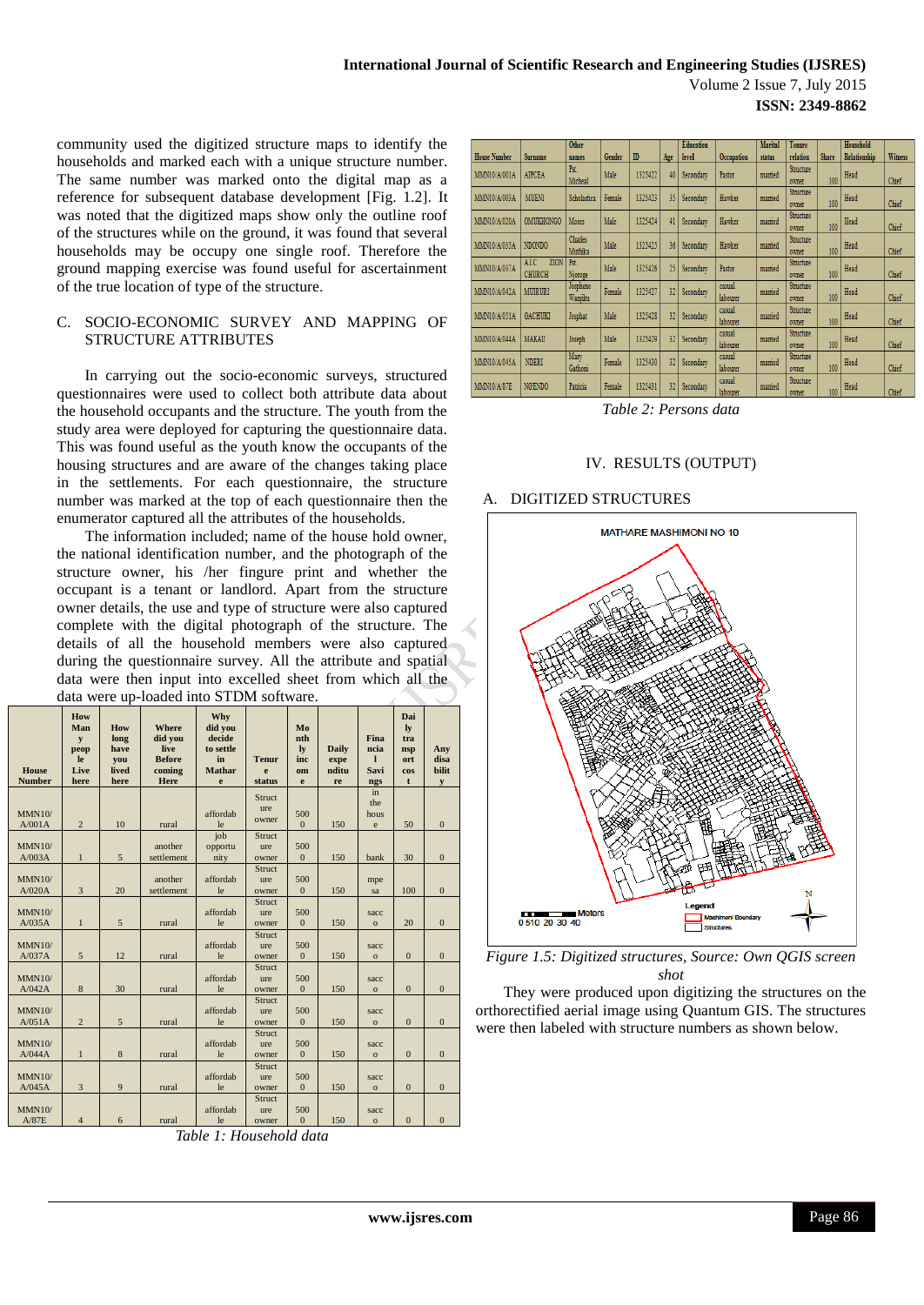

*Figure 1.6: A section of labeled digitized structures, source own*

# B. THE REGISTRY INDEX MAP

Digitized structures would be used to develop a registry index map for the settlement [Fig 1.5] during the regularization process. The map shows the limit of rights for each structure.



*Figure 1.7: Digitized Structures, sewer line, roads & Mathare River to be used for planning, Source: own*

# C. THE STDM DATABASE

Upon the population of spatial and attribute data into the STDM framework, relations of each are stored in the STDM database within the PostgreSQL. Figure 1.8 shows a relation of natural persons.

|                | File Edit View Tools Help |                                                              |          |               |                         |                    |                                   |         |                                                   |                    |                |                                                                                        |          |            |
|----------------|---------------------------|--------------------------------------------------------------|----------|---------------|-------------------------|--------------------|-----------------------------------|---------|---------------------------------------------------|--------------------|----------------|----------------------------------------------------------------------------------------|----------|------------|
|                |                           |                                                              | 100 rows |               |                         |                    |                                   |         |                                                   |                    |                |                                                                                        |          |            |
|                | first_name                | last name<br>character var character var character var bytea | gender   | nhoto         | mobile<br>character var | aid<br>[PK] serial | identity<br>character var integer | age     | occupation<br>character var character var integer | education          |                | occ. age. belc tenure, relati household, re witne<br>character var character var chara |          |            |
| 1              | <b>MLISHESO</b>           | <b>GEOFREY</b>                                               | Male     | chinary data> |                         | 294513             |                                   | 26      | <b>Civil servant</b>                              | Advanced           | 'n             | Individual overes                                                                      |          |            |
| $\overline{z}$ | ARBOWO                    | BETTY                                                        | Female   | <br>data>     |                         | 294569             | ٠                                 | 16      | Châd                                              | Primary            | b              | Others                                                                                 | Child    | Yes        |
| 3              | <b>FLINGO</b>             | DENIS                                                        | Male     | <br>data>     |                         | 294617             |                                   | 13      | Child                                             | Primary            | 'n             | Others                                                                                 | Child    | Yes        |
| A              | NAKATO                    | LYDEA                                                        | Female   | chinary data> |                         | 294618             |                                   | 10      | chád                                              | Primary            | o              | Others                                                                                 | child    | <b>Yes</b> |
| s              | BABIRYE                   | PHOCAIA                                                      | Female   | chinary data> |                         | 294619             |                                   | 10      | Châd                                              | Primary            | 'n             | Others                                                                                 | Child    | <b>Yes</b> |
| 6              | WAFI LA                   | ARA148                                                       | Male     | <br>data>     |                         | 294620             |                                   | 25      | Self engined Primary                              |                    | 'n.            | Others                                                                                 | Other    |            |
| $\overline{ }$ | NAMEAFU                   | ATSHA                                                        | Female   | chinary data> |                         | 294621             |                                   | 16      | Student                                           | Secondary          | $\overline{a}$ | Others                                                                                 | Other    |            |
| $\mathbf{a}$   | NAGLID!                   | BARBRA                                                       | Female   | chinary data> |                         | 294622             |                                   | $_{22}$ | <b>Linemployed</b>                                | Secondary          | o              | Child of the over Child                                                                |          |            |
| $\ddot{q}$     | NAMBAFU                   | <b>RFRA</b>                                                  | Female   | <br>data>     |                         | 294623             |                                   | 23      | Student:                                          | College/Universi 0 |                | Child of the over Child                                                                |          |            |
| 10             | <b>BUSENSE</b>            | ALT                                                          | Male     | <br>data>     |                         | 294624             |                                   | 26      | Self engigeed Primary                             |                    | 'n             | Others                                                                                 | Other    |            |
| $\mathbf{11}$  | WADERO                    | <b>AECALLAH</b>                                              | Male     | chinary data> |                         | 294625             |                                   | 18      | Student                                           | Secondary          | o              | Others                                                                                 | Other    |            |
| 12             | GIDOMGO                   |                                                              | Male     | <br>data>     |                         | 294626             |                                   | 40      | Self engloved Primary                             |                    | b              | Others                                                                                 | Husband  |            |
| 13             | NARLKOADE                 | CAROLINE                                                     | Female   | <br>data>     |                         | 294627             |                                   | 20      | Unemployed                                        | Secondary          | 'n             | Others                                                                                 | Other    |            |
| 14             | <b>WAM NGA</b>            | GODEREY                                                      | Male     | chinary data> |                         | 294628             |                                   | 22      | Self engineed Secondary                           |                    | h              | Others                                                                                 | Other    |            |
| 15             | NAMARA                    | ROSE                                                         | Female   | chinary data> |                         | 294629             |                                   | ka      | Self engibyed Primary                             |                    | ň              | Others                                                                                 | Friend   |            |
| 16             | NAGAME                    | ROBINAH                                                      | Female   | <br>data>     |                         | 294630             |                                   | 35      | Self engloved Primary                             |                    | 'n.            | Others                                                                                 | Other    |            |
| 17             | WAYD A                    | <b>MLISA</b>                                                 | Male     | chinary data> |                         | 294630             |                                   | 23      | Self employed Secondary                           |                    | $\overline{0}$ | Others                                                                                 | Relative |            |
| 18             | DATEMA                    | 15MA                                                         | Male     | chinary data> |                         | 294632             |                                   | Iz.     | chád                                              |                    | 'n             | Child of the over Child                                                                |          |            |
| 19             | DATEMA                    | <b>MOHAMMEDE</b>                                             | Main     | <br>data>     |                         | 294633             |                                   | 15      | Child                                             |                    | ń              | Child of the over Child                                                                |          |            |
| 20             | DATEMA                    | ZULA                                                         | Female   | <br>data>     |                         | 294634             |                                   | 22      | Self engineed Secondary                           |                    | 'n             | Child of the over Wife                                                                 |          |            |
| 21             | <b>GIMEYE</b>             | EMMA                                                         | Female   | chinary data> |                         | 294635             |                                   | 30      | Self employed NIA                                 |                    | 'n             | Industrial comes Wife                                                                  |          |            |
| 22             | KADITH                    | <b>ALICE</b>                                                 | Male     | chinary data> |                         | 294636             |                                   | $_{23}$ | Châd                                              |                    | ň              | Child of the over Child                                                                |          |            |
| 23             | NABIGA                    | PETER                                                        | Male     | <br>data>     |                         | 294637             |                                   | 15      | Child                                             | Primary            | o              | Child of the own Child                                                                 |          |            |
| 24             | NAMATAKA                  | <b>ANNONARY</b>                                              | Female   | chinary data> |                         | 294638             |                                   | 13      | chád                                              | Secondary          | o              | Child of the over Child                                                                |          |            |
| 25             | NAFLINA                   | MARGERET                                                     | Female   | chinary data> |                         | 294639             |                                   | 18      | Casual labour                                     | Primary            | b              | Others                                                                                 | child    |            |

*Figure 1.8: Shows a table of natural persons in the STDM database, Source: Own from PostgreSQL database*

# D. CERTIFICATE OF OCCUPATION



# V. DISCUSSION OF RESULTS

The STDM was found suitable for this survey for the following reasons:

 The concept of STDM which now puts together the enumeration and mapping data into a form that can be used by different users and information updated regularly fills the gap the has been there for a long time. The concept was developed by Global Land Tool Network (GLTN) and prototype done by ITC, University of Twente.

The concept has been tried both in Ethiopia and Uganda for rural and urban areas respectively. It is therefore important that Kenya having participated very actively in the piloting in the two countries, to test the concept locally and specifically to various informal settlements that the government have longed to regularize under a communal tenure.

 Therefore the improvement of the enumeration and mapping process through STDM becomes a vital model that will not only organize data for tenure purposes but